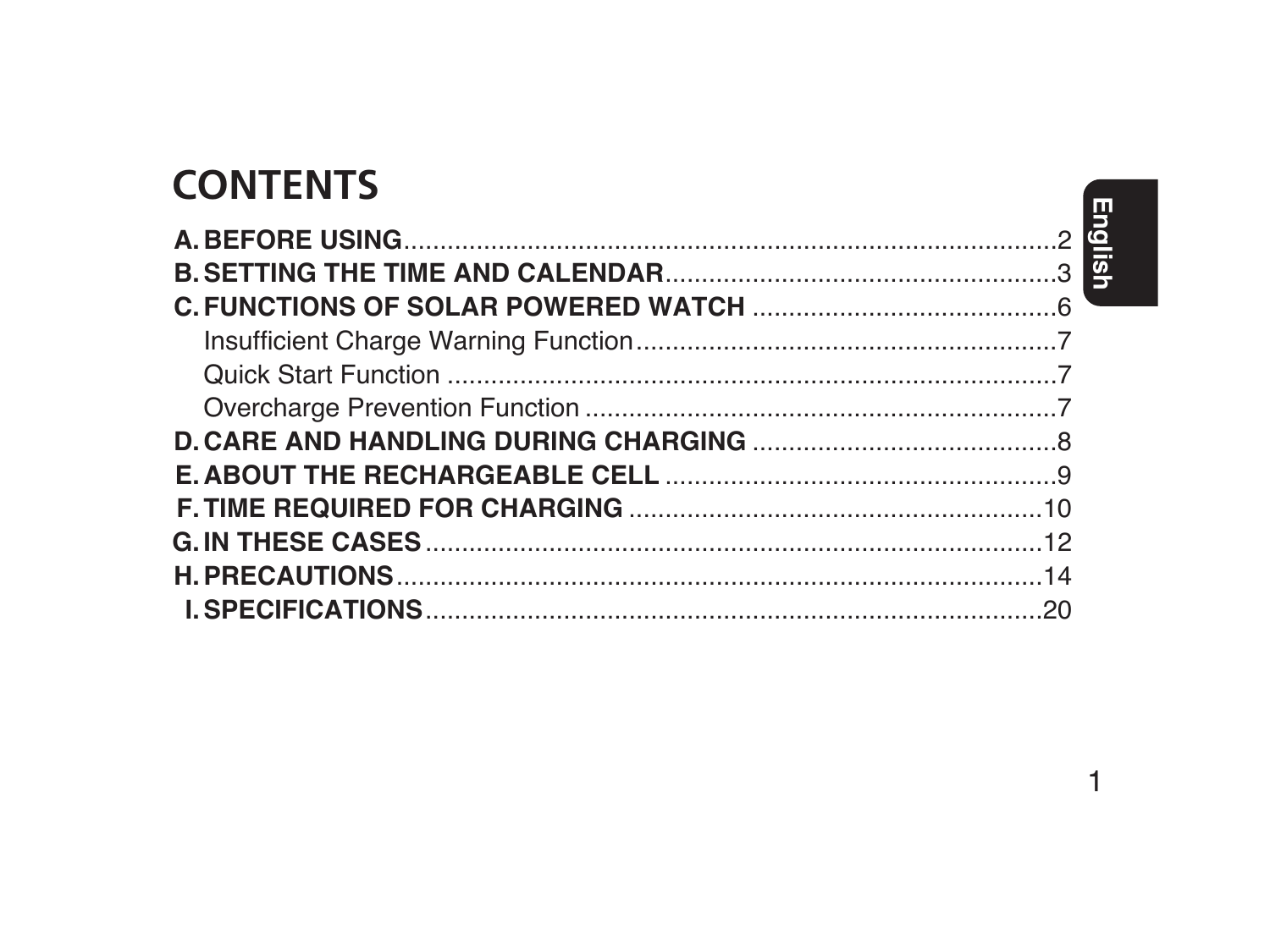# **A. BEFORE USING**

This watch is not powered by a conventional battery, but is powered by converting light to electrical energy.

**Before using, be sure to fully charge your watch by exposing it to light. (See "F. TIME REQUIRED FOR CHARGING", for charge time reference)**

Once fully charged, the watch will continue to run for approximately 6 months without additional charging. We do recommend exposing your watch to light every day to ensure optimum performance. Always be sure to recharge the watch before it stops.

Your watch features an Overcharge Prevention Function so there is no need to worry about overcharging your watch.

A special energy storage cell is used to store electrical energy. This special cell does not require replacement and is a clean energy unit that does not use any toxic substances.

 $\mathfrak{p}$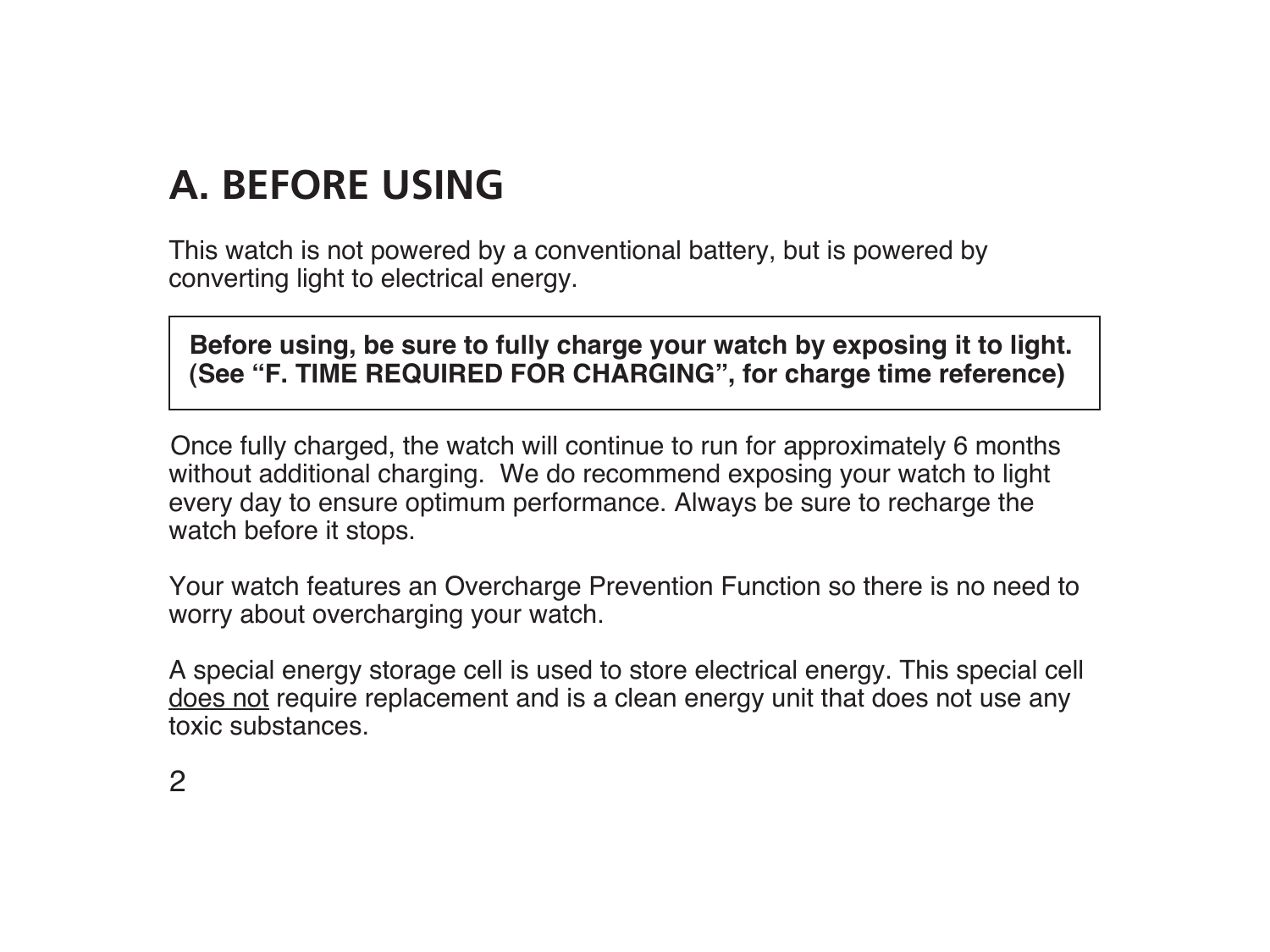## **B. SETTING THE TIME AND CALENDAR**

#### **[1] Three-hand models without calendar display**

\* If your watch has a screw-type crown, lift up the crown to loosen it before operation. Be sure to press the crown down firmly after operation.



### **Setting the time**

- 1. Stop the second hand by pulling out the crown.
- 2. Turn the crown to set the time.
- 3. After setting the time, firmly push the crown back into its normal position.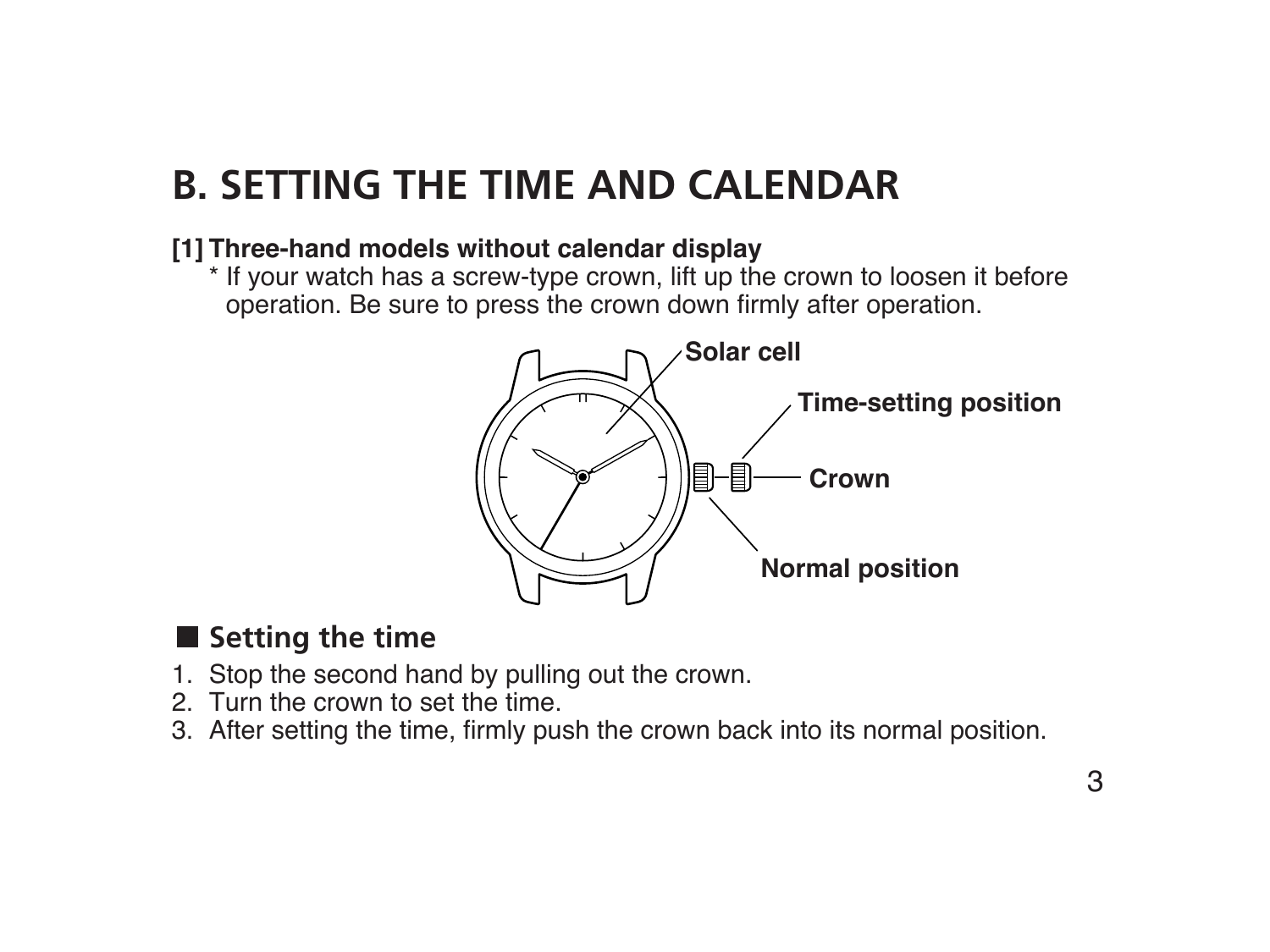### **[2] Models with calendar (date and weekday) display**

\* If your watch has a screw-type crown, lift up the crown to loosen it before operation. Be sure to press the crown down firmly after operation.



The position of the calendar may differ depending on models.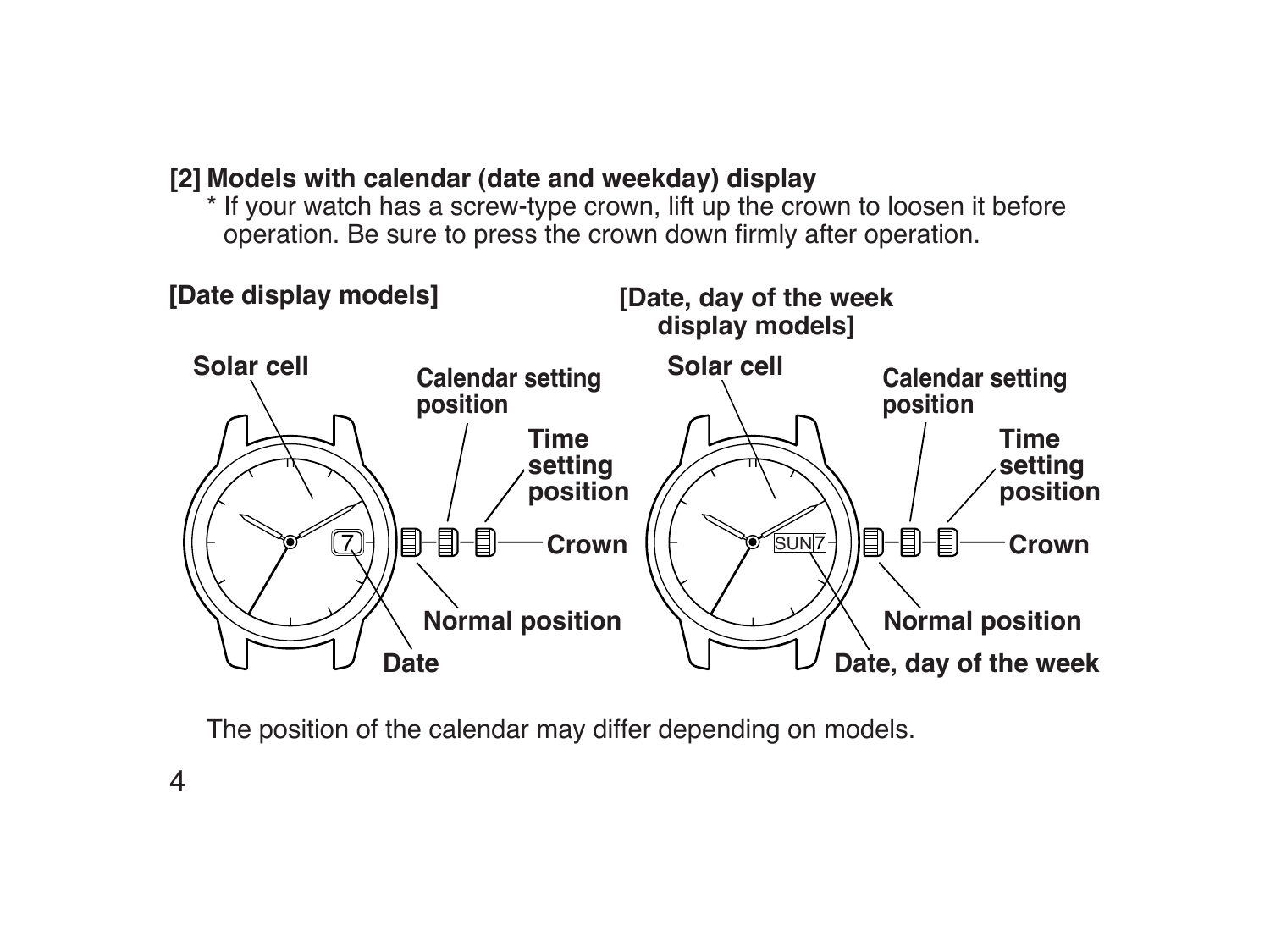### ■ Setting the time

- 1. Stop the second hand by pulling the crown out to the 2nd click (time setting position).
- 2. Turn the crown to set the time.
- 3. The watch will start after the crown is firmly pushed back into its normal position.

### **Setting the calendar**

- 1. Pull the crown out to the 1st click (calendar setting position).
- 2. Set the desired date by turning the crown counterclockwise.
- 3. Set the desired day of the week by turning the crown clockwise.
- In the case of date display models, turning the crown clockwise will result in the loose play of the crown.
- 4. After you have set the calendar, be sure to press the crown back to its normal position.
- Do not adjust the calendar when the watch is reading as below. Otherwise the calendar may not change correctly.
	- \* Date display models ..... between 9:00 pm and 1:00 am
	- \* Date, day of the week display models ..... between 9:00 pm and 4:00 am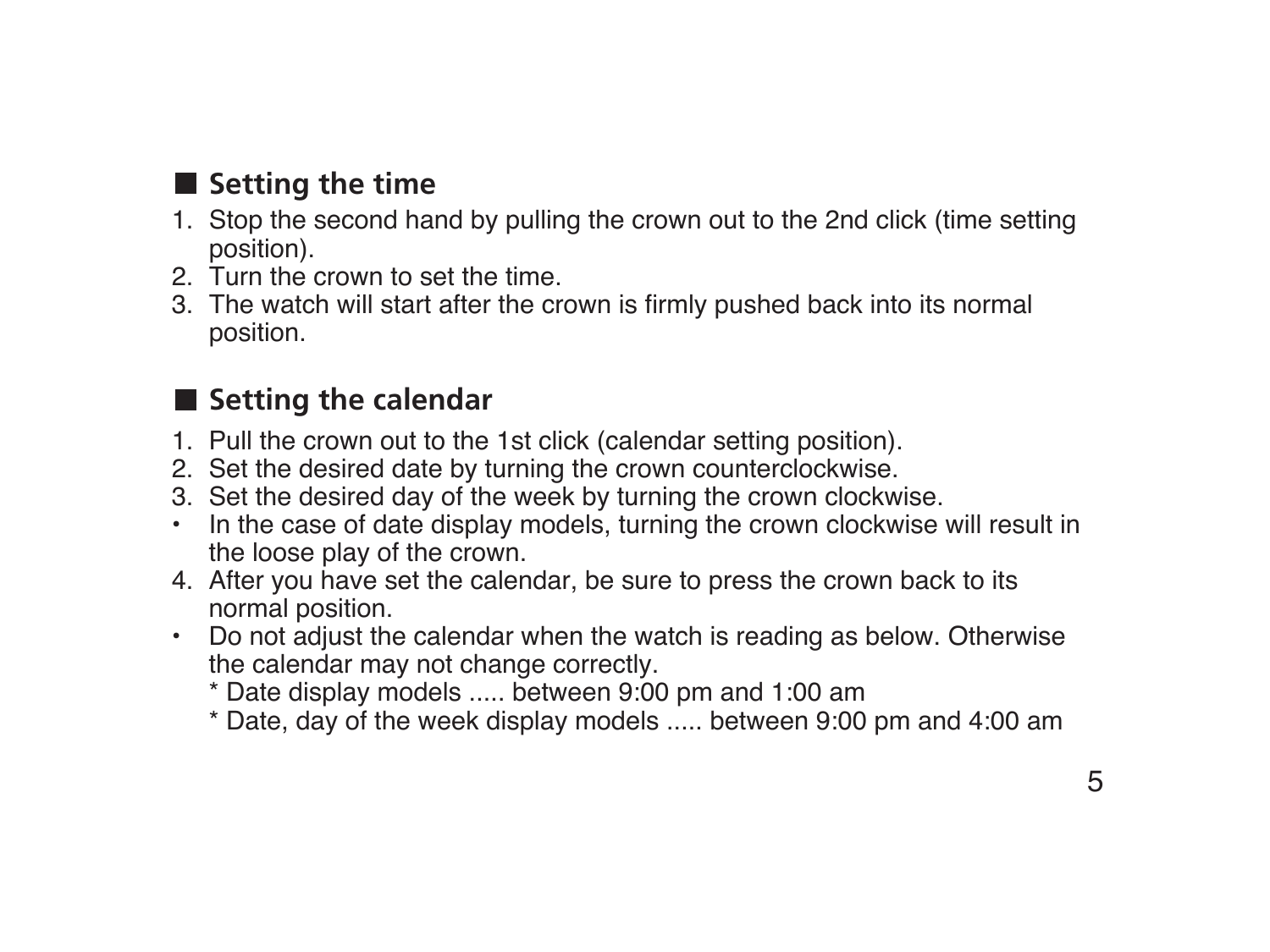# **C. FUNCTIONS OF SOLAR POWERED WATCH**

If the charge becomes insufficient, a warning function will operate and the display changes, as below.



When the watch is exposed to light, the Quick Start Function will begin operating and the second hand will start moving. The correct time can be set once the watch is fully charged.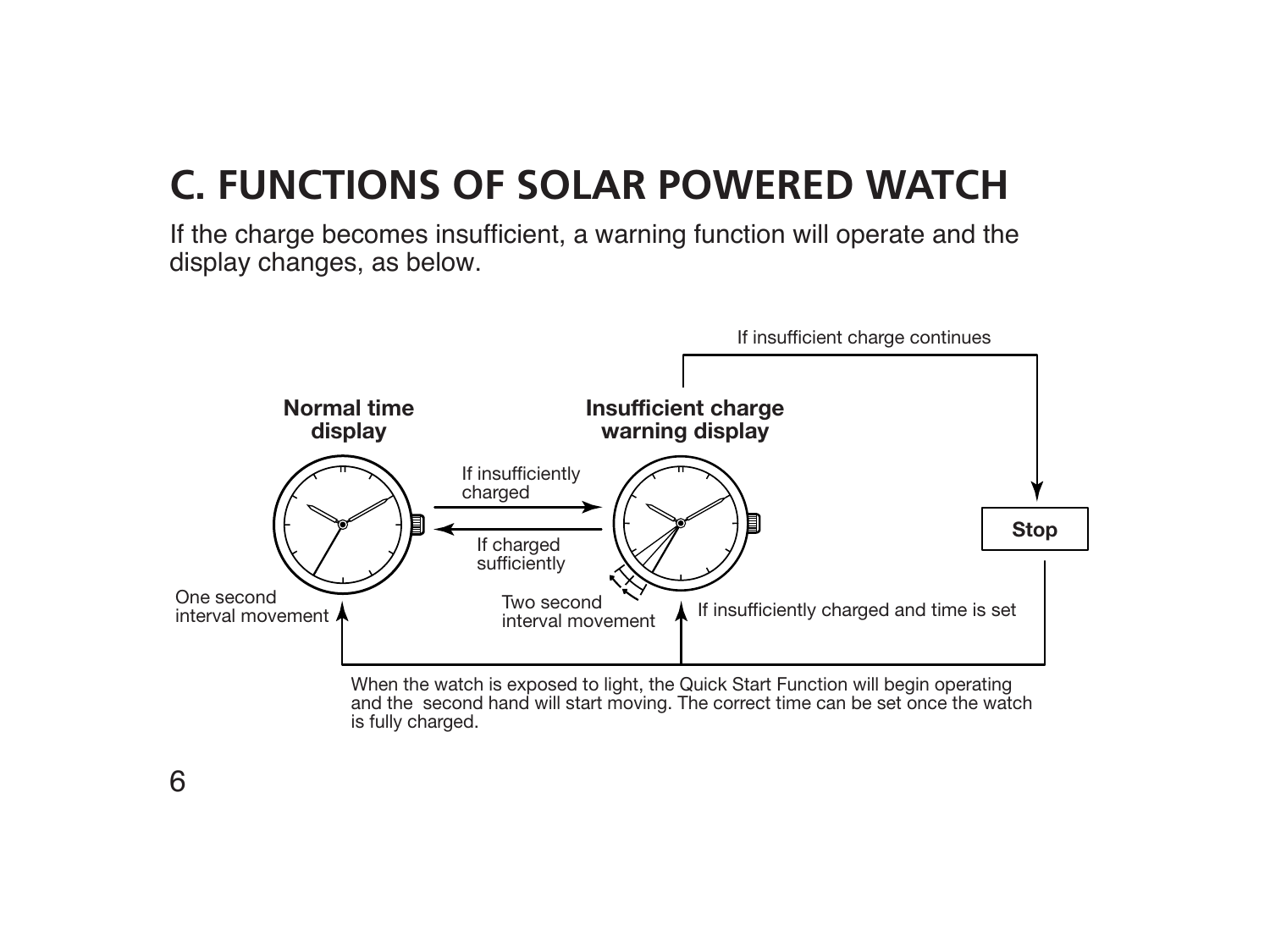### **Insufficient Charge Warning Function**

**The second hand changes to a two second interval movement to indicate insufficient recharging.** Even in such a case, the watch keeps correct time, but about 4 days after the two second interval movement begins, the watch will stop.

After exposing the watch to light, recharging takes place and the watch returns to one second interval movement.

## **■ Ouick Start Function**



**Two second interval movement**

The watch will stop if it is completely discharged.

It will begin to operate soon after it is exposed to light.

(However, the time to start may vary according to the brightness of the light.)

## **Overcharge Prevention Function**

### **You can recharge your watch without worry.**

Once the special energy storage cell is fully charged, the overcharge prevention function comes into operation and prevents over-charging of the energy storage cell.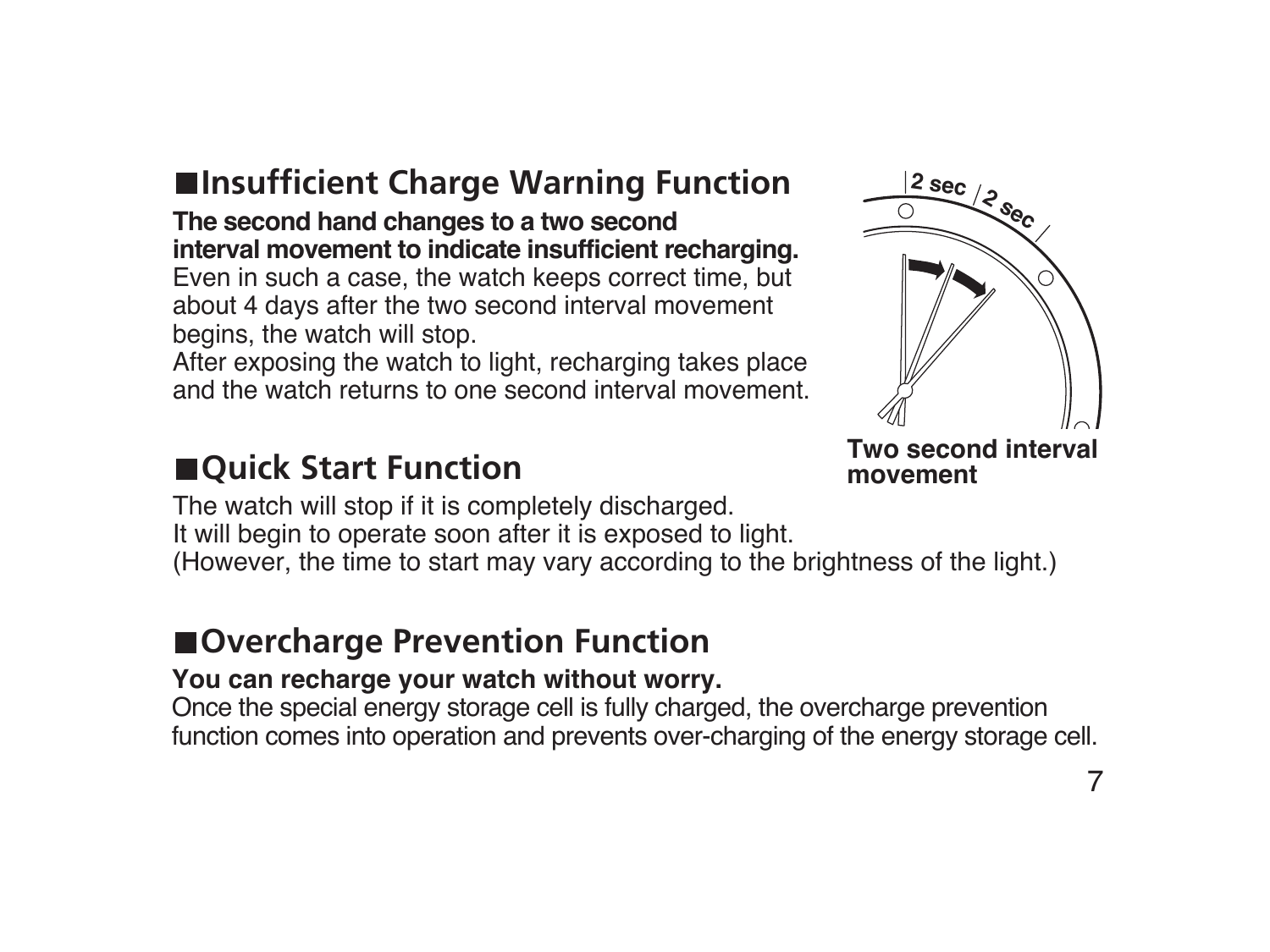# **D. CARE AND HANDLING DURING CHARGING**

## **Notes on Use**

#### **To maintain optimal performance, be sure to expose your watch to light regularly.**

Please note that if you wear long sleeves, your watch may be hidden from light and may result in insufficient charging. As such, additional exposure to light may be necessary.

• When you take your watch off, be sure to place it in as bright an area as possible.

## **Notes on recharging**

• Avoid recharging your watch in areas of high temperatures (over about 60  $\degree$ C / 140 °F), otherwise the sensitive components of the watch may become damaged. (e.g.) Incandescent lights generate heat sufficient to damage your watch. Be sure to keep the watch at least 50cm (20inches) away from the bulb so no damage occurs. We do not recommend the use of Halogen bulbs for recharging.

Never place your watch on the dashboard or rear deck of a vehicle as the heat generated in these areas can damage your watch.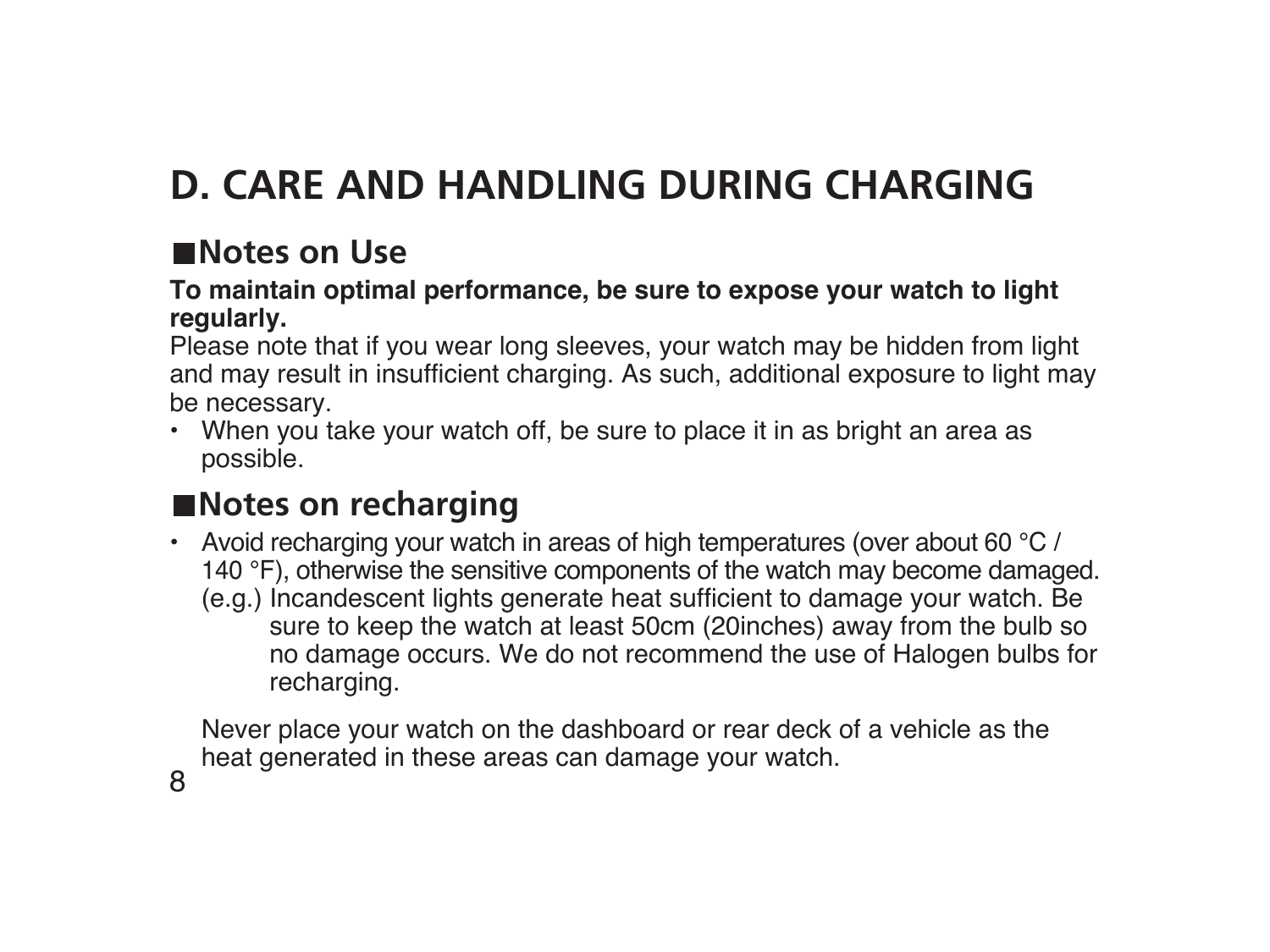# **E. ABOUT THE RECHARGEABLE CELL**

**Unlike ordinary watches, the special rechargeable cell used in your watch does not need regular replacement. This is a clean energy cell that will last the life of the watch.**

#### **CAUTION:**

The rechargeable cell should last the life of the watch. Never allow anyone other than an Authorized Service Center to replace this cell. The movement is designed to operate with only the original rechargeable cell. If an alternate cell is installed, such as a conventional battery, the battery may become overcharged resulting in damage to the movement and/or bursting of the cell, which could cause injury to the user.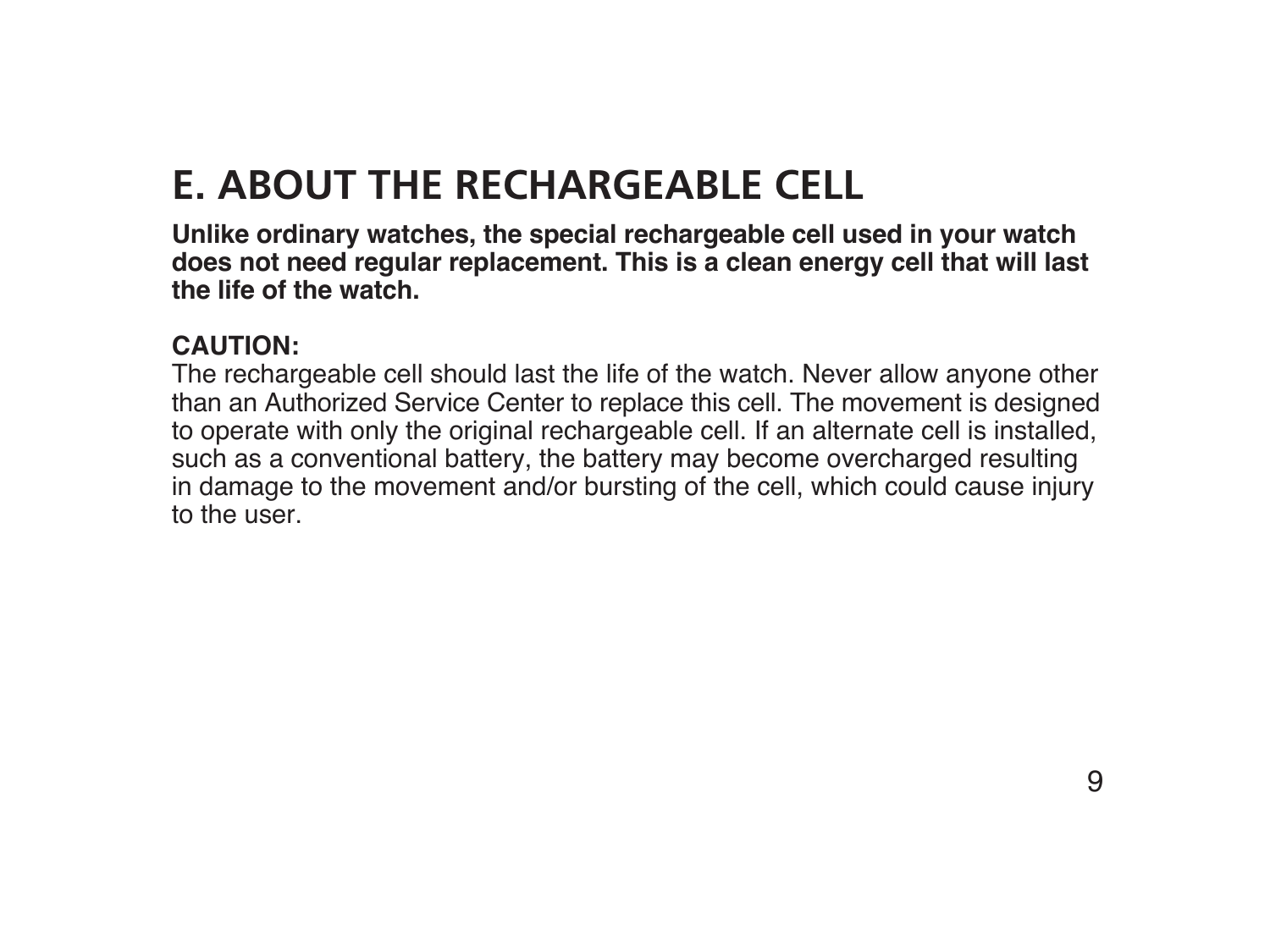# **F. TIME REQUIRED FOR CHARGING**

Time required for recharging may vary according to the design of the watch (color of the dial, etc) and operating environment. The following table will serve as an approximate reference: (Table of recharging)

| Illuminance<br>(lux) |                                                       | Time required                                     |                  |               |
|----------------------|-------------------------------------------------------|---------------------------------------------------|------------------|---------------|
|                      | Environment                                           | From the stop state to the<br>one second movement | One day<br>usage | Empty to full |
| 500                  | Inside an ordinary<br>office                          | 60 hours                                          | 4 hours          |               |
| 1000                 | 60-70cm (24-28in.) under<br>a fluorescent light (30W) | 25 hours                                          | 2 hours          |               |
| 3000                 | 20cm (8in.) under a<br>fluorescent light (30W)        | 8 hours                                           | 40 minutes       | 150 hours     |
| 10000                | Exterior, cloudy                                      | 3 hours                                           | 12 minutes       | 45 hours      |
| 100000               | Exterior, summer,<br>sunny                            | 18 minutes                                        | 2 minutes        | 12 hours      |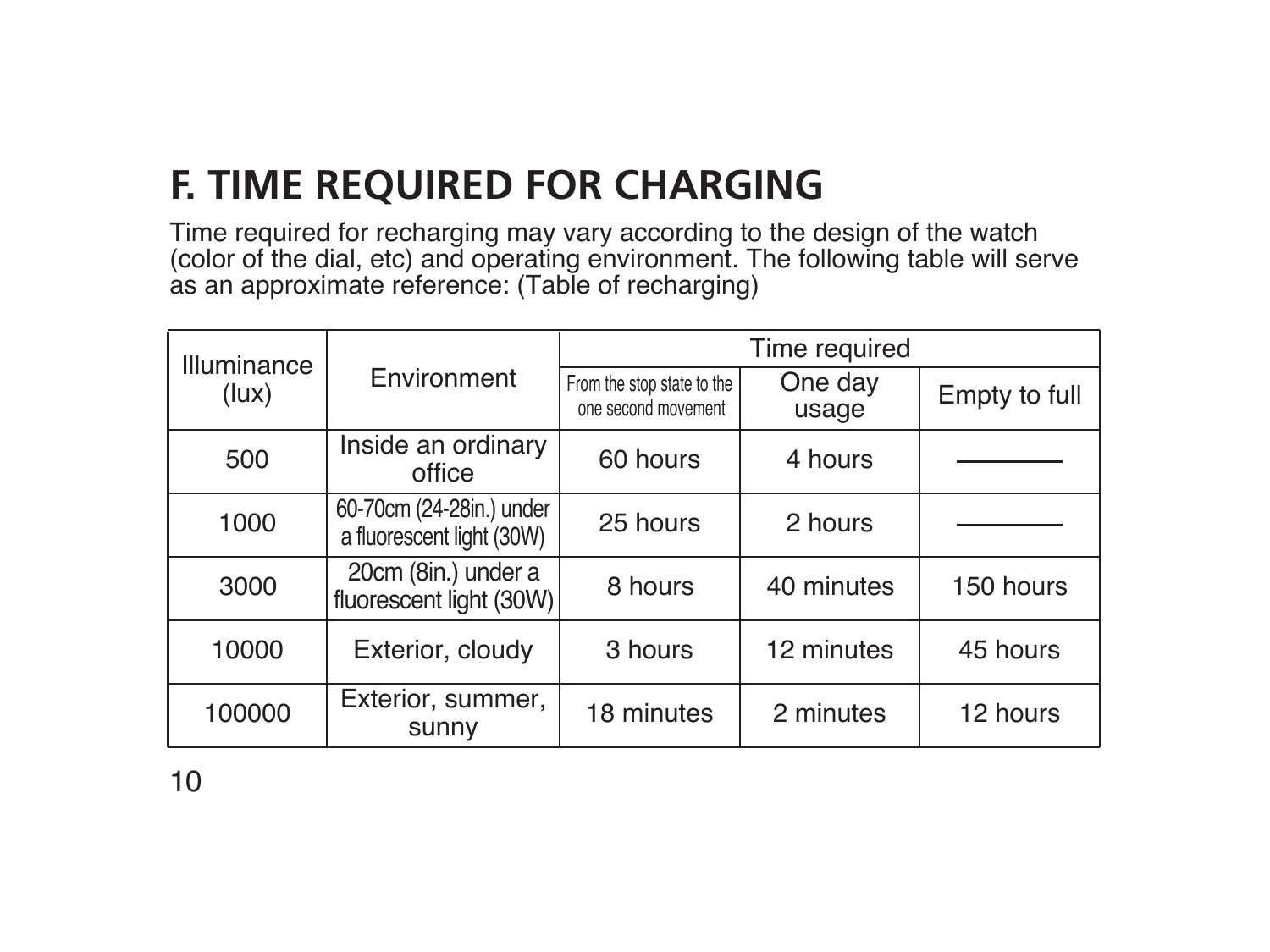\* The recharging time is the time the watch is continuously exposed to direct light.

Full recharging time...Time required to fully charge when the watch has (Empty to full) completely stopped.

One day usage ..........Time required to charge the watch sufficient for one-day use with one-second interval operation.

#### **CAUTION:**

When recharging the watch after it is completely in the stop state, be sure to pull out the crown to the time setting position.

After recharging, set the time and push the crown firmly back into its normal position.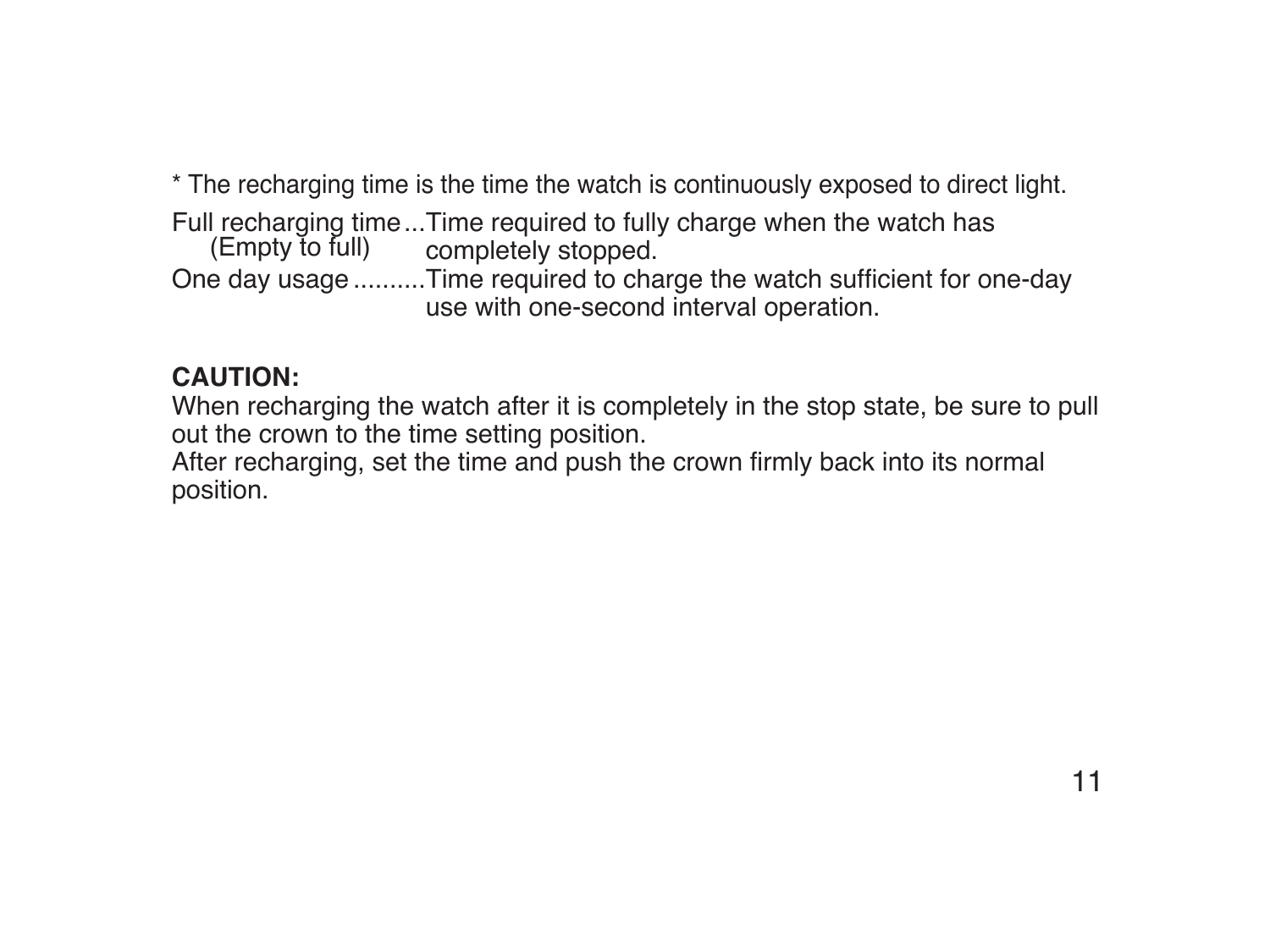## **G. IN THESE CASES**



**[If the watch warns that the energy is running short]** The second hand starts moving at two second intervals in order to warn that the watch will stop functioning after about 1 week. **(Insufficient Charge Warning Function)** In such a case, expose your watch to light for a while to cancel the warning. (The second hand returns to moving at one second intervals when the energy is recharged.) If the watch is left short of energy, it will stop functioning after 4 days or so.

Two second interval movement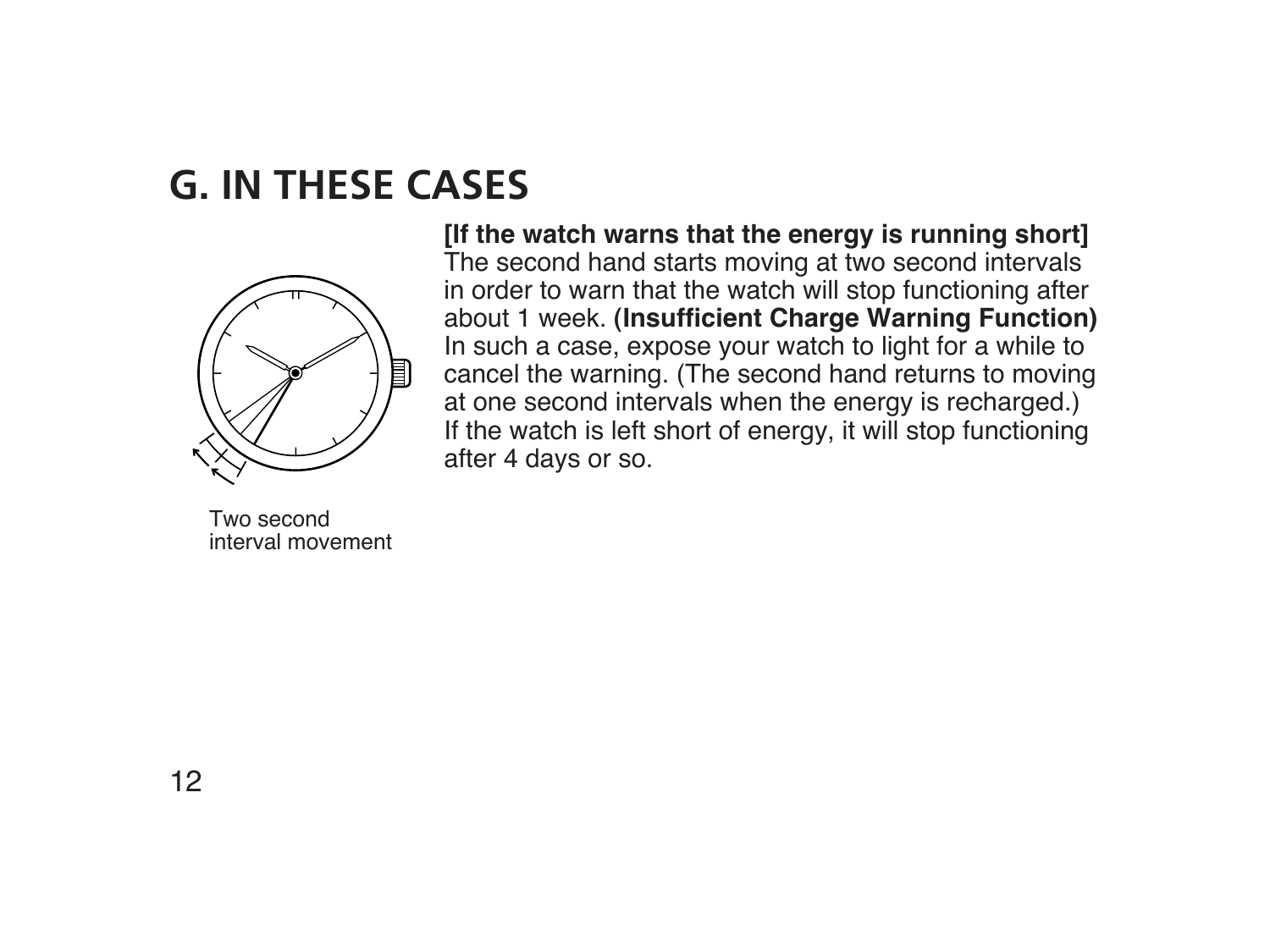

Hitch movement

#### **[If the watch warns you to set the time.]**

When the watch that has stopped is exposed to light, the second hand starts hitch movement. **(Quick Start Function)**

The time elapsed before the second hand starts moving depends on the illuminance of the light. Even so, the second hand continues the hitch movement to tell you that the watch indicates an incorrect time because it had stopped.

#### **In such a case, set the hands to the correct time.**

\* If the watch is insufficiently exposed to light, the second hand will soon switch to moving at two second intervals in order to warn that the energy is running short.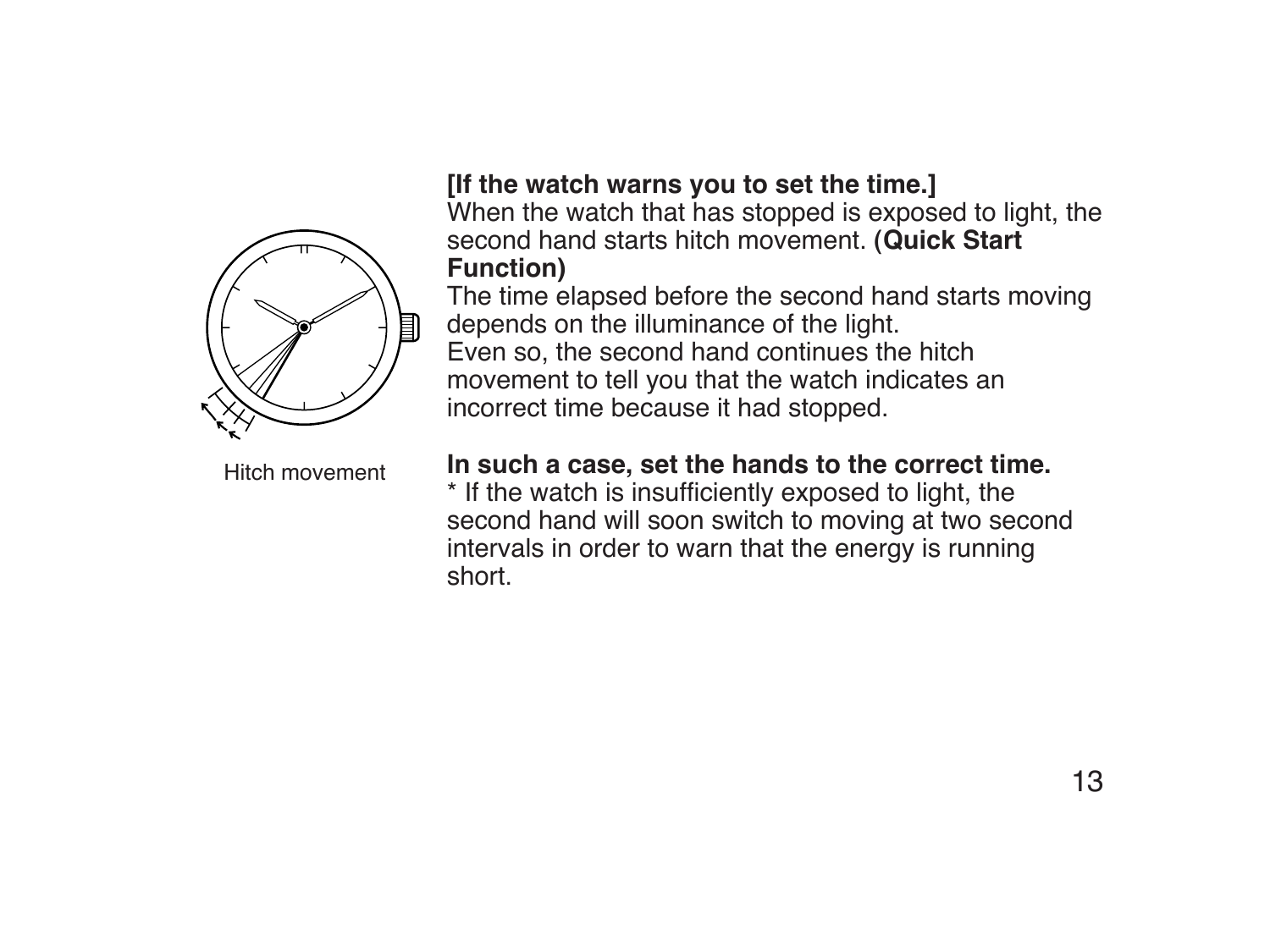# **H. PRECAUTIONS**

#### **CAUTION: Water-resistance performance**

There are several types of water-resistant watches, as shown in the following table.

| Indication                                     |                                                               |                                         |                                                       |
|------------------------------------------------|---------------------------------------------------------------|-----------------------------------------|-------------------------------------------------------|
| Dial                                           | Case<br>(case back)                                           | Specifications                          | Minor exposure to water<br>(washing face, rain, etc.) |
| WATER RESIST or<br>No indication               | <b>WATER</b><br>RESIST(ANT)                                   | Water-resistant to 3<br>atmospheres     | OK                                                    |
| WR50 or<br><b>WATER RESIST 50</b>              | WATER RESIST(ANT)<br>5 bar or<br>WATER RESIST(ANT)            | Water-resistant to 5<br>atmospheres     | OK                                                    |
| WR100/200 or<br><b>WATER RESIST</b><br>100/200 | <b>WATER RESIST(ANT)</b><br>10/20 bar or<br>WATER RESIST(ANT) | Water-resistant to<br>10/20 atmospheres | OK                                                    |

14 The unit "bar" is roughly equal to 1 atmosphere.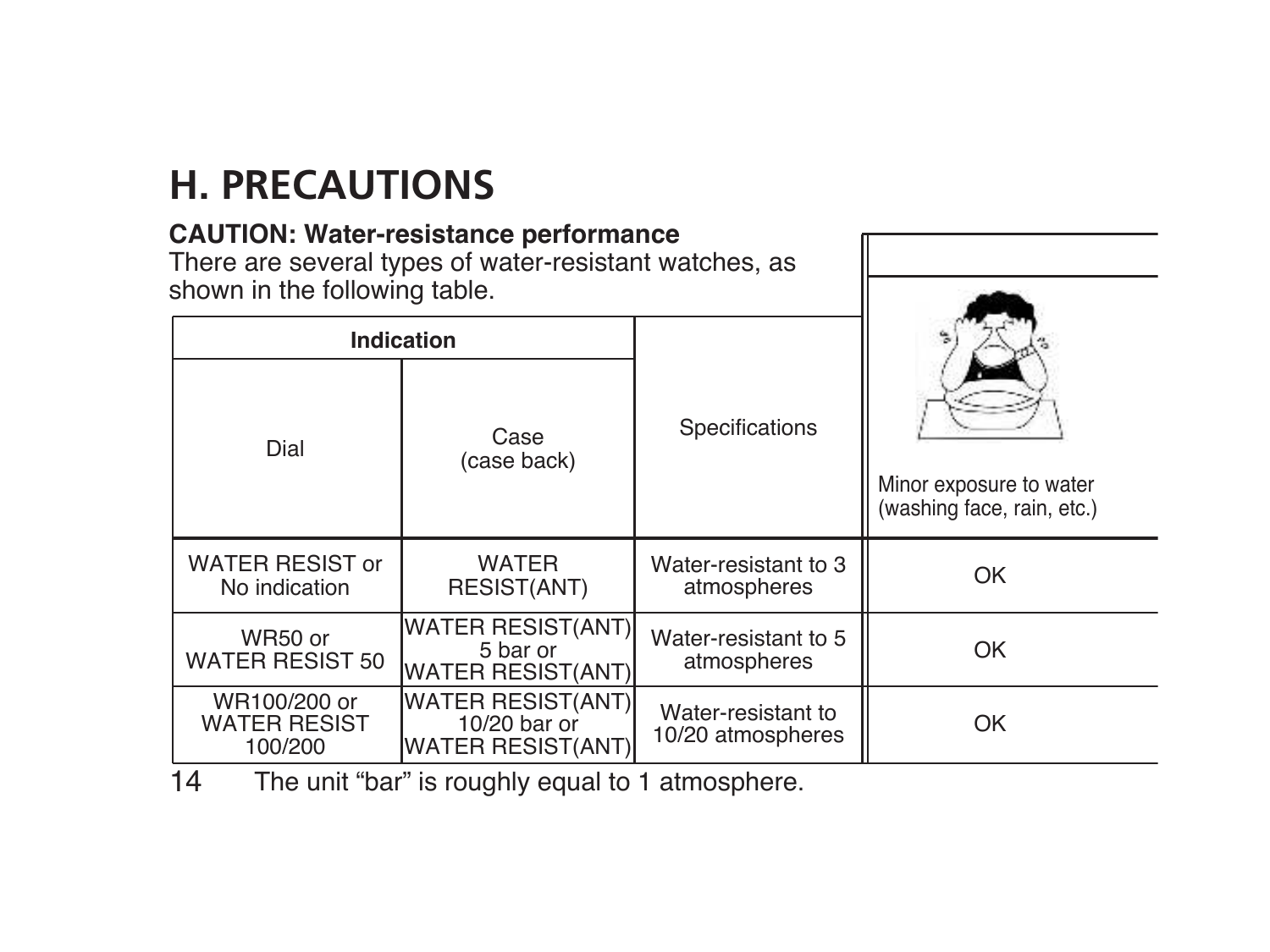For correct use within the design limits of the watch, confirm the level of waterresistance of your watch, as indicated on the dial and case, and consult the table.

| <b>Examples of use</b>                                                      |                                |                                 |                                                 |
|-----------------------------------------------------------------------------|--------------------------------|---------------------------------|-------------------------------------------------|
| Moderate exposure<br>to water (washing,<br>kitchen work,<br>swimming, etc.) | Marine sports (skin<br>diving) | Scuba diving (with air<br>tank) | Operation of the crown<br>with moisture visible |
| <b>NO</b>                                                                   | <b>NO</b>                      | <b>NO</b>                       | <b>NO</b>                                       |
| OK                                                                          | <b>NO</b>                      | <b>NO</b>                       | <b>NO</b>                                       |
| OK                                                                          | OK                             | <b>NO</b>                       | <b>NO</b>                                       |

15 \* WATER RESIST(ANT) xx bar may also be indicated as W.R. xx bar.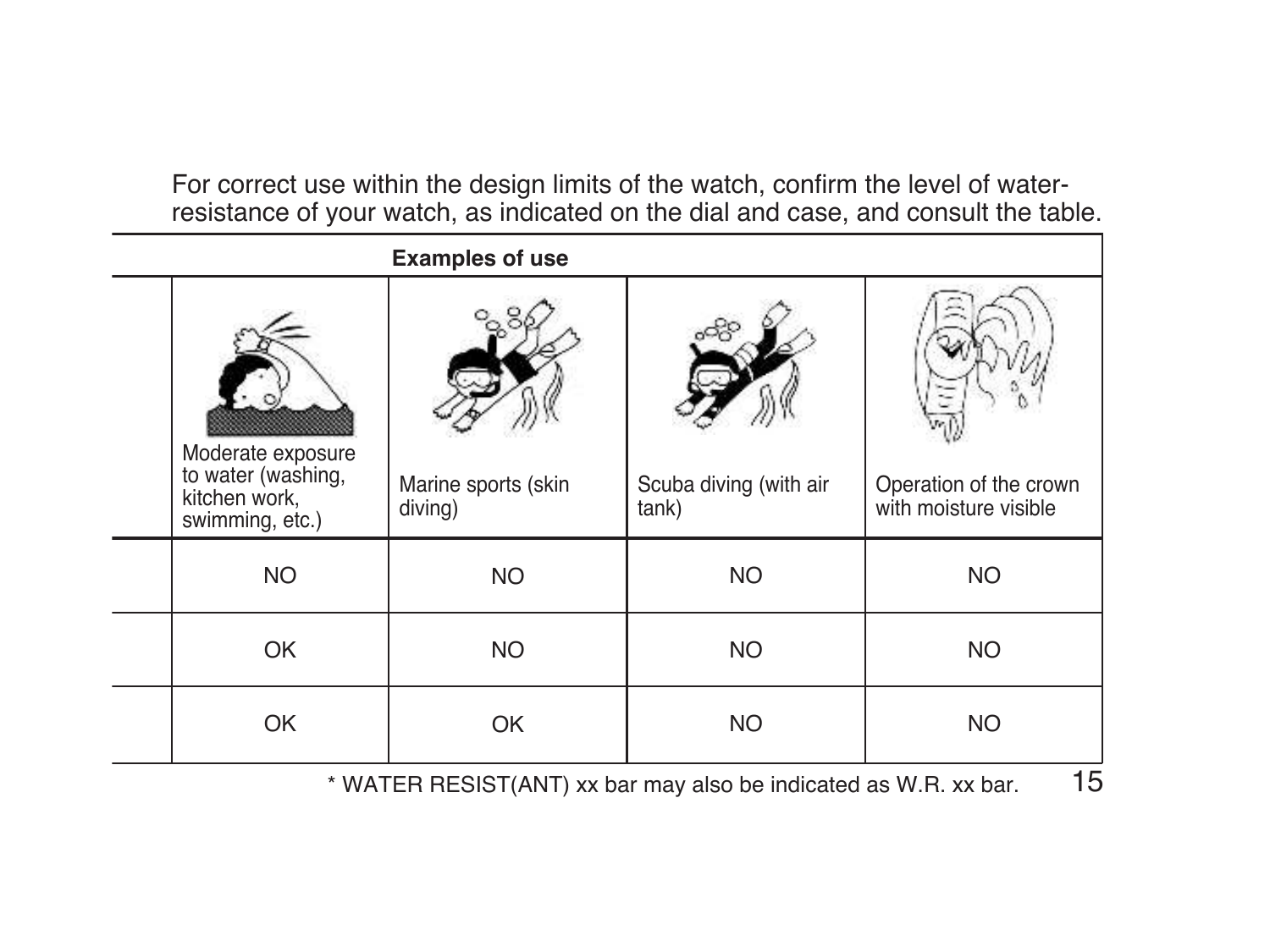- Water-resistance for daily use (to 3 atmospheres): This type of watch is water-resistant to minor exposure to water. For example, you may wear the watch while washing your face; however, it is not designed for use underwater.
- Upgraded water-resistance for daily use (to 5 atmospheres): This type of watch is water-resistant to moderate exposure to water. You may wear the watch while swimming; however, it is not designed for use while skin diving.
- $\cdot$  Upgraded water-resistance for daily use (to 10/20 atmospheres): This type of watch may be used for skin diving; however, it is not designed for scuba or saturated diving using helium gas.

### **CAUTION**

- Be sure to use the watch with the crown pressed in (normal position). If your watch has a screw-type crown, be sure to tighten the crown completely.
- Do NOT operate the crown with wet fingers or when the watch is wet. Water may enter the watch and compromise water-resistance.
- $\cdot$  If the watch is used in seawater, rinse with fresh water afterward and wipe with a dry cloth.
- $\cdot$  If moisture has entered the watch, or if the inside of the crystal is fogged up and does not become clear within a day, immediately take the watch to your dealer or Citizen Service Center for repair. Leaving the watch in such a state will allow corrosion to form inside. 16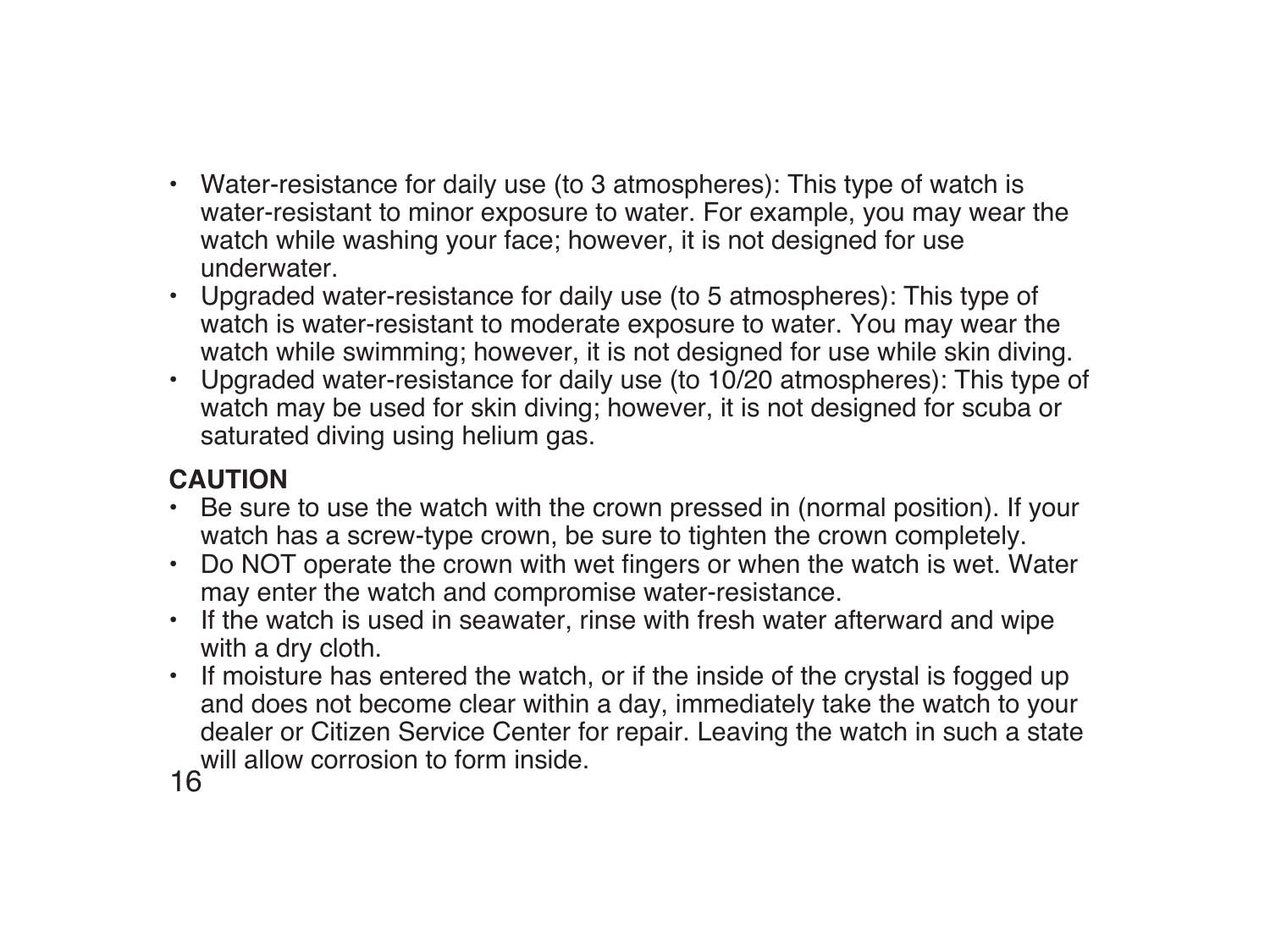• If seawater enters the watch, place the watch in a box or plastic bag and immediately take it in for repair. Otherwise, pressure inside the watch will increase, and parts (crystal, crown, buttons, etc.) may come off.

### **CAUTION: Keep your watch clean.**

- Leaving dust and dirt deposited between the case and crown may result in difficulty in pulling the crown out. Rotate the crown while in its normal position, from time to time, to loosen dust and dirt and then brush it off.
- Dust and dirt tend to be deposited in gaps in the back of the case or band. Deposited dust and dirt may cause corrosion and soil your clothing. Clean the watch occasionally.

### **Cleaning the Watch**

- Use a soft cloth to wipe off dirt, perspiration and water from the case and crystal.
- Use a soft, dry cloth to wipe off perspiration and dirt from the leather band.
- To clean a metal, plastic, or rubber watchband, wash away dirt with mild soap and water. Use a soft brush to remove dust and dirt jammed in the gaps in the metal band. If your watch is not water-resistant, take it to your dealer.

**NOTE:** Avoid using solvents (thinner, benzine, etc.), as they may mar the finish.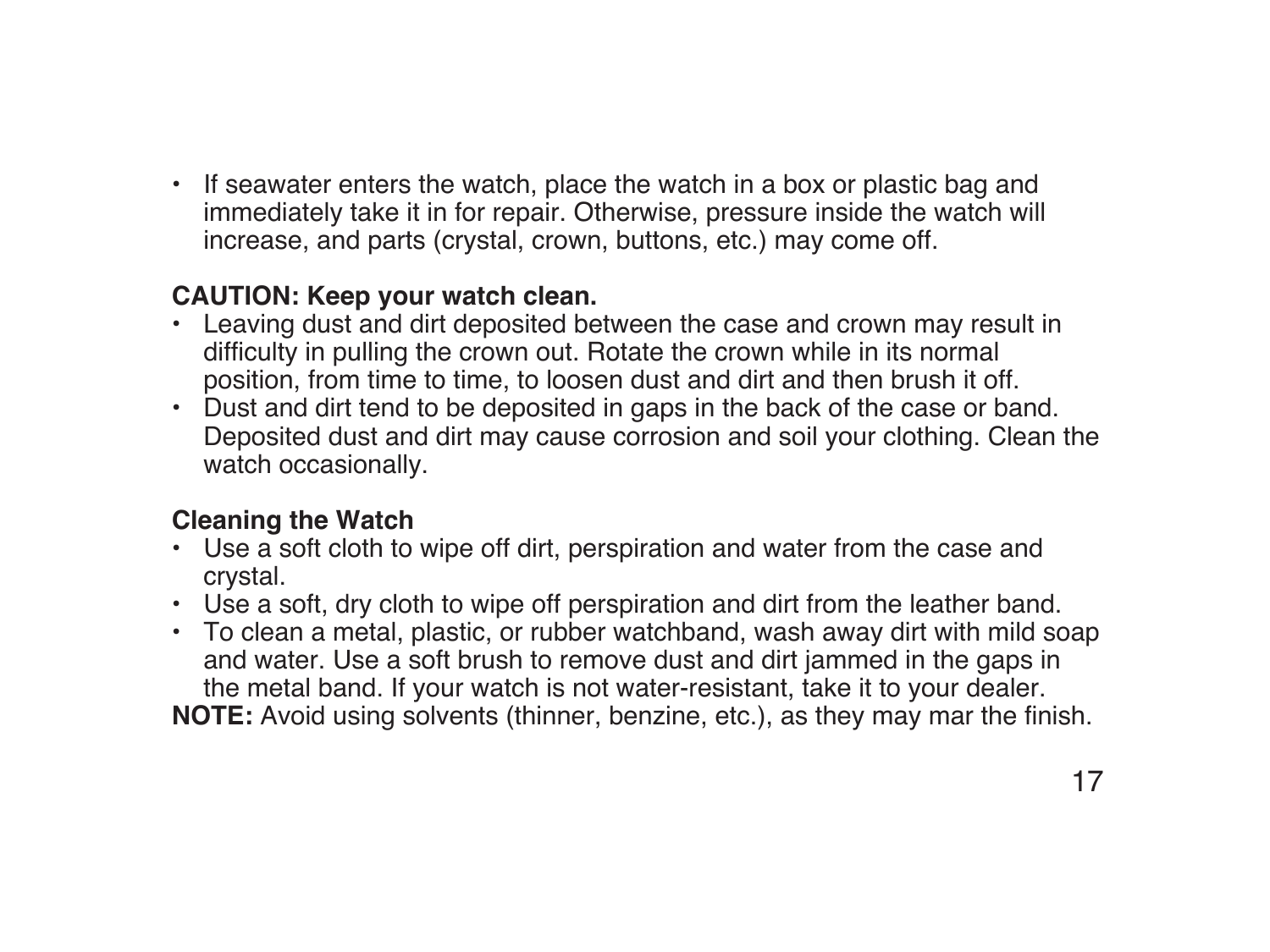### **CAUTION: Operating environment**

• Use the watch within the operating-temperature range specified in the instruction manual.

Using the watch where temperatures are outside the specified range, may result in deterioration of functions or even stoppage of the watch.

 $\cdot$  Do NOT use the watch in places where it is exposed to high temperature. such as in a sauna.

Doing so may result in a skin burn.

- $\cdot$  Do NOT leave the watch in a place where it is exposed to high temperature, such as the glove compartment or dash-board of a car. Doing so may result in deterioration of the watch, such as deformation of plastic parts.
- Do NOT place the watch close to a magnet. Timekeeping will become inaccurate if you place the watch close to magnetic health equipment such as a magnetic necklace or a magnetic latch of a refrigerator door or handbag clasp or the earphone of a mobile phone. If this has occurred, move the watch away from the magnet and reset the time.
- Do NOT place the watch close to household appliances that generate static electricity.

Timekeeping may become inaccurate if the watch is exposed to strong static electricity, such as is emitted from a TV screen.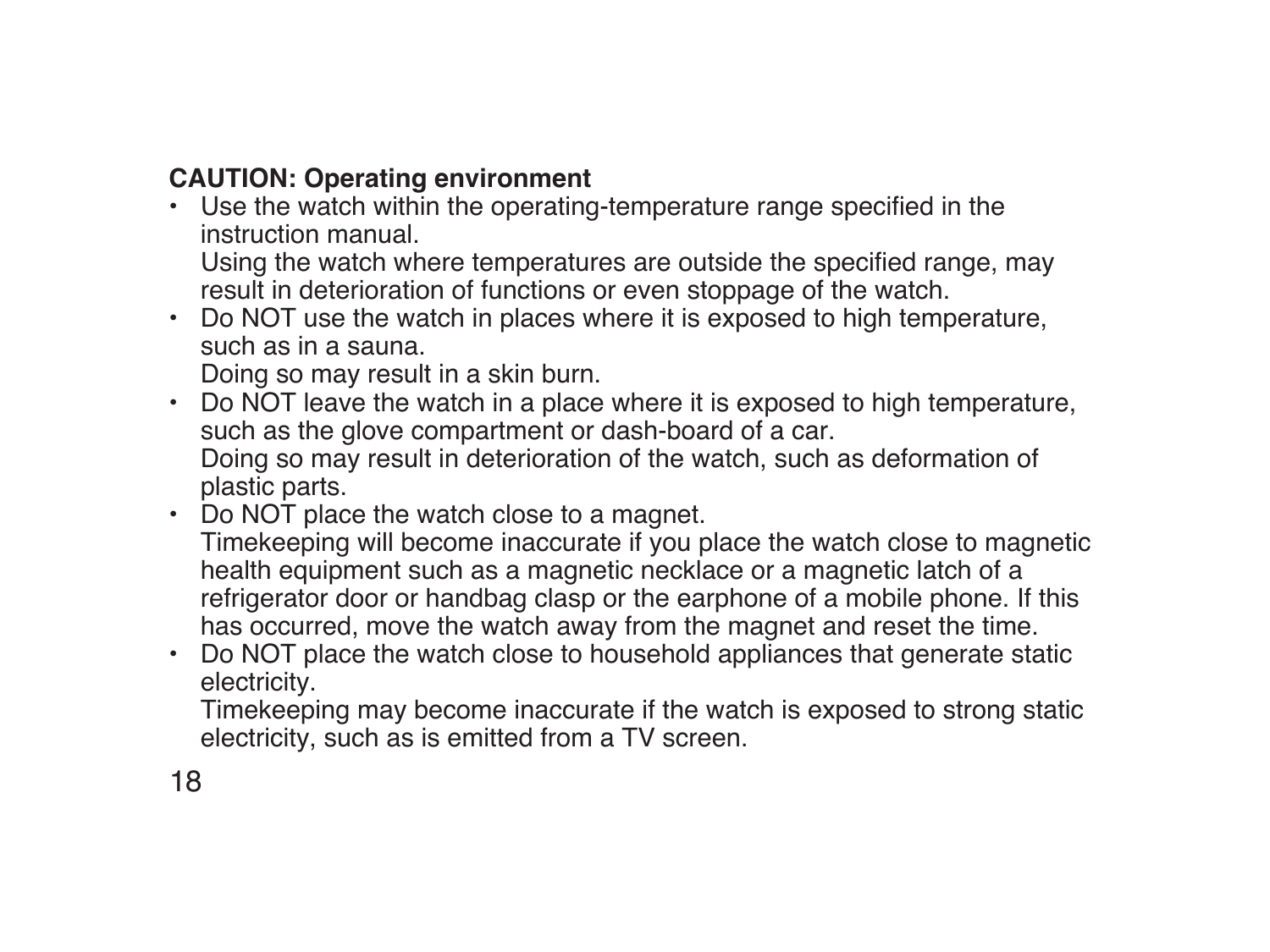- Do NOT subject the watch to a strong shock such as dropping it onto a hard floor.
- Avoid using the watch in an environment where it may be exposed to chemicals or corrosive gases.

If solvents, such as thinner and benzine, or substances containing such solvents come in contact with the watch, discoloration, melting, cracking, etc. may result. If the watch comes in contact with mercury used in thermometers, the case, band or other parts may become discolored.

#### **Periodical inspections**

Your watch needs inspection once in every two or three years for safety and long use.

To keep your watch water-resistant, the packing needs to be replaced regularly. Other parts need to be inspected and replaced if necessary.

Ask for Citizen geuine parts upon replacement.